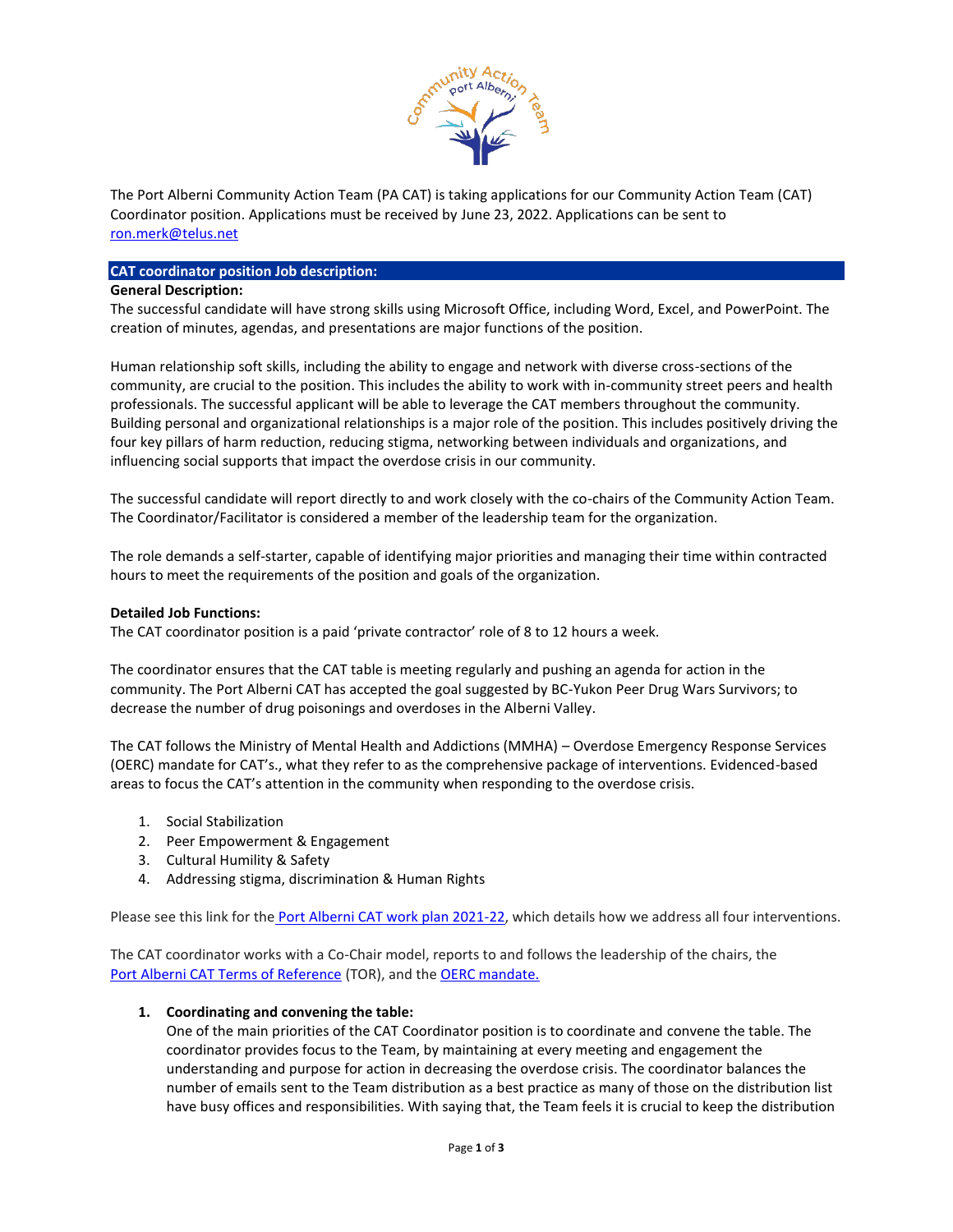

list engaged and informed. The majority of the correspondence is done in a monthly email. Also, it is important to recognize that the CAT engages regularly with sub-working groups that push the majority of action items in the community. The working groups and affiliated groups the coordinator are involved with and not confined to, include:

- Peer Coordinator peer outreach group; Bridging the Gap
- First Nations Peers
- First Responder working group
- Families Helping Families
- Vancouver Island CAT Coordinators and Peers

The Port Alberni CAT meetings occur every second Thursday of the month. The role and responsibility of the CAT coordinator are to ensure that the meeting invitation goes out to the CAT distribution no later than 2 weeks before the upcoming meeting. As part of the invitation email, there is a scheduled Zoom link, previous meeting minutes, and the upcoming meeting agenda.

In the email, it is common practice to include a reminder of working group action items and give recognition to working group accomplishments. The CAT will receive many emails requesting community groups and health authorities to forward information, surveys, postings, and so forth. The coordinator will use discretion to include these email requests as they see the best fit and embedded in the monthly emails if the timing or request is not marked urgent.

Recently the monthly email has included links to the CAT Facebook page and CAT website that is building an impressive compilation of learning moments and resources, as part of the CAT Families helping Families initiative.

Website: <https://ptalbcat.blogspot.com/>

Facebook: <https://www.facebook.com/CATportalberni>

# **2. Monthly email:**

Save the date – Zoom link, meeting agenda, and meeting minutes.

The Port Alberni CAT meets every second Thursday of the month – 1 PM to 3 PM.

The coordinator will manage a CAT Zoom account and invoice for the CAT for the services. It is important to familiarize yourself with Zoom before hosting a meeting. During certain meetings, we have special guests and presentations where the coordinator will need to know functions such as share screen

# **3. Meeting Agenda:**

- The meeting agenda is sent out to the distribution list 2-3 days before the upcoming CAT meeting.
- Please reference this link for an example of our [meeting agenda.](https://docs.google.com/document/d/1CV1pE06VfjhAEVmmpj2bi3jZJyqCmc9u/edit?usp=sharing&ouid=103916877468133963565&rtpof=true&sd=true)

# **4. Meeting:**

- Zoom meetings.
- The CAT co-Chairs will take turns running the meeting or share meeting responsibilities as they see fit.